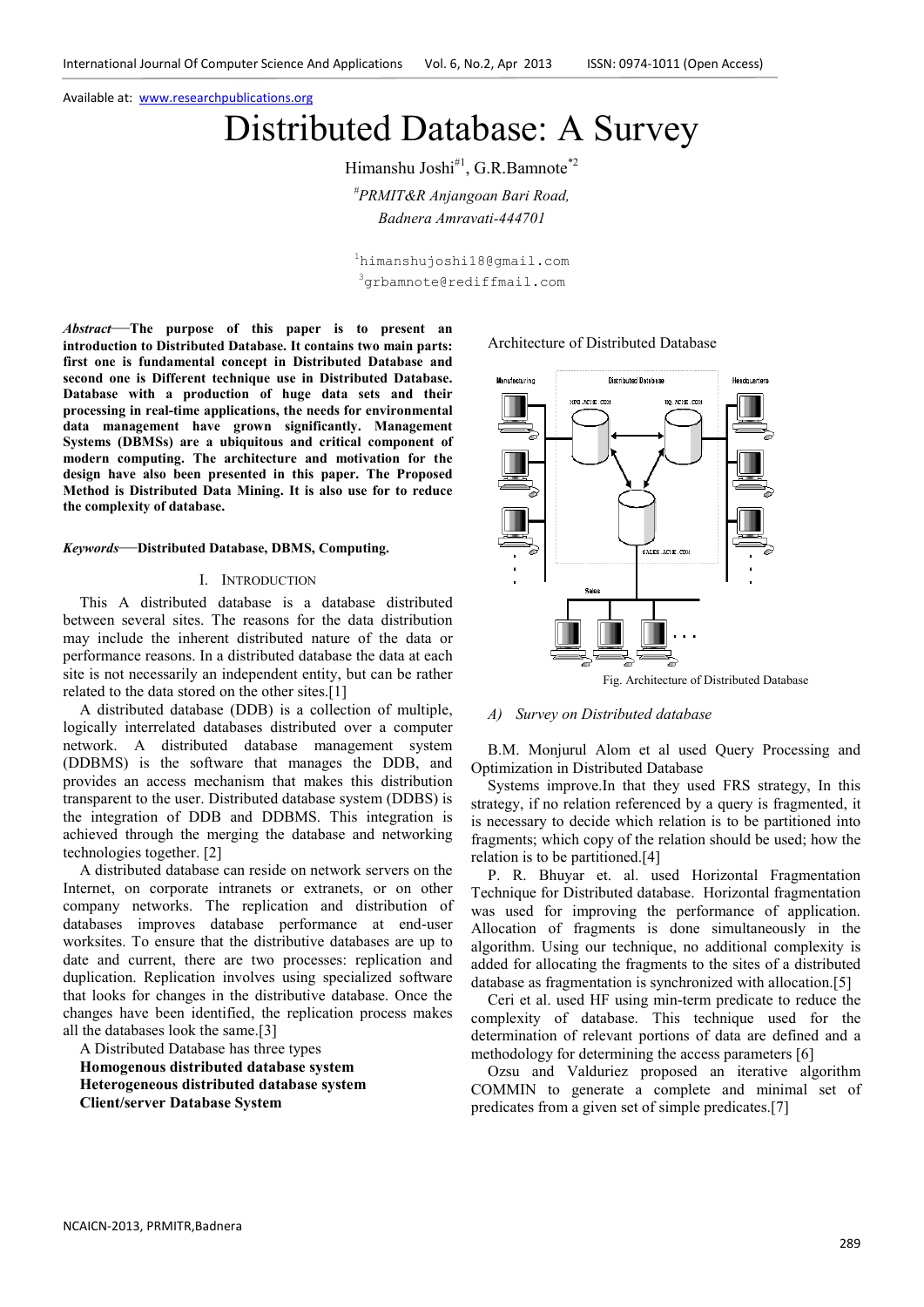## Available at: www.researchpublications.org

Bai˜oo et al. inputted predicate affinity matrix to build a predicate affinity graph thus defines horizontal class fragments. The detailed methodology for the design of distributed object databases that includes: (i) an analysis phase, to indicate the most adequate fragmentation technique to be applied in each class of the database schema and semi; (ii) a horizontal class fragmentation algorithm, and (iii) a vertical class fragmentation algorithm. Basically, the analysis phase is responsible for driving the choice between the horizontal and the vertical partitioning techniques, or even the combination of both, in order to assist distribution designers in the fragmentation phase of object databases.[8]

Shin and Irani proposed knowledge based approach in which user reference clusters are derived from the user queries to the database and the knowledge about the data [9]

Cheng et al. presented a genetic algorithm based fragmentation approach that treats horizontal fragmentation as a travelling salesman problem [10]

Abuelyaman proposed a static algorithm Stat Part for Vertical Fragmentation. This algorithm used for improving the performance of database systems. The algorithm uses the number of occurrences of an attribute in a set of queries rather than the FOQ accessing these attributes. This enables the fragmentation of a database schema even before its tables are populated. [11]

Leon Gâmbulea and Manuela Horvat-Petrescu used heuristic algorithm for redistributing the fragments. The algorithm uses the statistical information relative to the requests send to a distributed database. This algorithm minimizes the size of the data transferred for solving a request. The algorithm generates a plan to transfer data fragments, plan that will be used to evaluate a request [12]

An electronic copy can be downloaded from the conference website. For questions on paper guidelines, please contact the conference publications committee as indicated on the conference website. Information about final paper submission is available from the conference website.

## II. COMPONENTS OF DISTRIBUTED DATABASE

#### *A) Distributed catalog management:*

It's related to the unique identification of each fragment that has been either partitioned or replicated. This can be done by using a global name server that can assign globally unique names.

 This can be implemented by using the following two fields:-

*1. Local name field* – locally assigned name by the site where the relation is created. Two objects at different sites can have same local names.

*2. Birth site field* – indicates the site at which the relation is created and where information about its fragments and replicas is maintained [2][3].

## *B) Catalog Structure:*

 A centralized system catalog is used to maintain the information about all the transactions in the distributed database but is vulnerable to the failure of the site containing the catalog. This could be avoided by maintaining a copy of the global system catalog but it involves broadcast of every change done to a local catalog to all its replicas. Another alternative is to maintain a local catalog at every site which keeps track of all the replicas of the relation.

# *C) Distributed Data Independence:*

fragments or replicas of a relation which has to be It means that the user should be able to query the database without needing to specify the location of the done by the DBMS Users can be enabled to access relations without considering how the relations are distributed as follows:

The local name of a relation in the system catalog is a combination of a user name and a user-defined relation name.

When a query is fired the DBMS adds the user name to the relation name to get a local name, and then adds the user's site-id as the (default) birth site to obtain a global relation name. By looking up the global relation name in the local catalog if it is cached there or in the catalog at the birth site the DBMS can locate replicas of the relation.

#### III. DESIGN ISSUES

### *A) Distributed Database Design*

In the partitioned scheme the database is divided into a number of disjoint partitions each of which is placed at a different site. Replicated designs can be either fully replicated (also called fully duplicated) where the entire database is stored at each site, or partially replicated (or partially duplicated) where each partition of the database is stored at more than one site, but not at all the sites. The two fundamental design issues are fragmentation, the separation of the database into partitions called fragments, and distribution, the optimum distribution of fragments [4][5].

#### *B) Distributed Directory Management*

A directory contains information (such as descriptions and locations) about data items in the database. Problems related to directory management are similar in nature to the database placement problem discussed in the preceding section. A directory may be global to the entire DDBS or local to each site; it can be centralized at one site or distributed over several sites; there can be a single copy or multiple copies [2].

## *C) Distributed Query Processing*

Query processing deals with designing algorithms that analyse queries and convert them into a series of data manipulation operations. The problem is how to decide on a strategy for executing each query over the network in the most cost-effective way, however cost is defined. The factors to be considered are the distribution of data, communication costs, and lack of sufficient locally-available information. The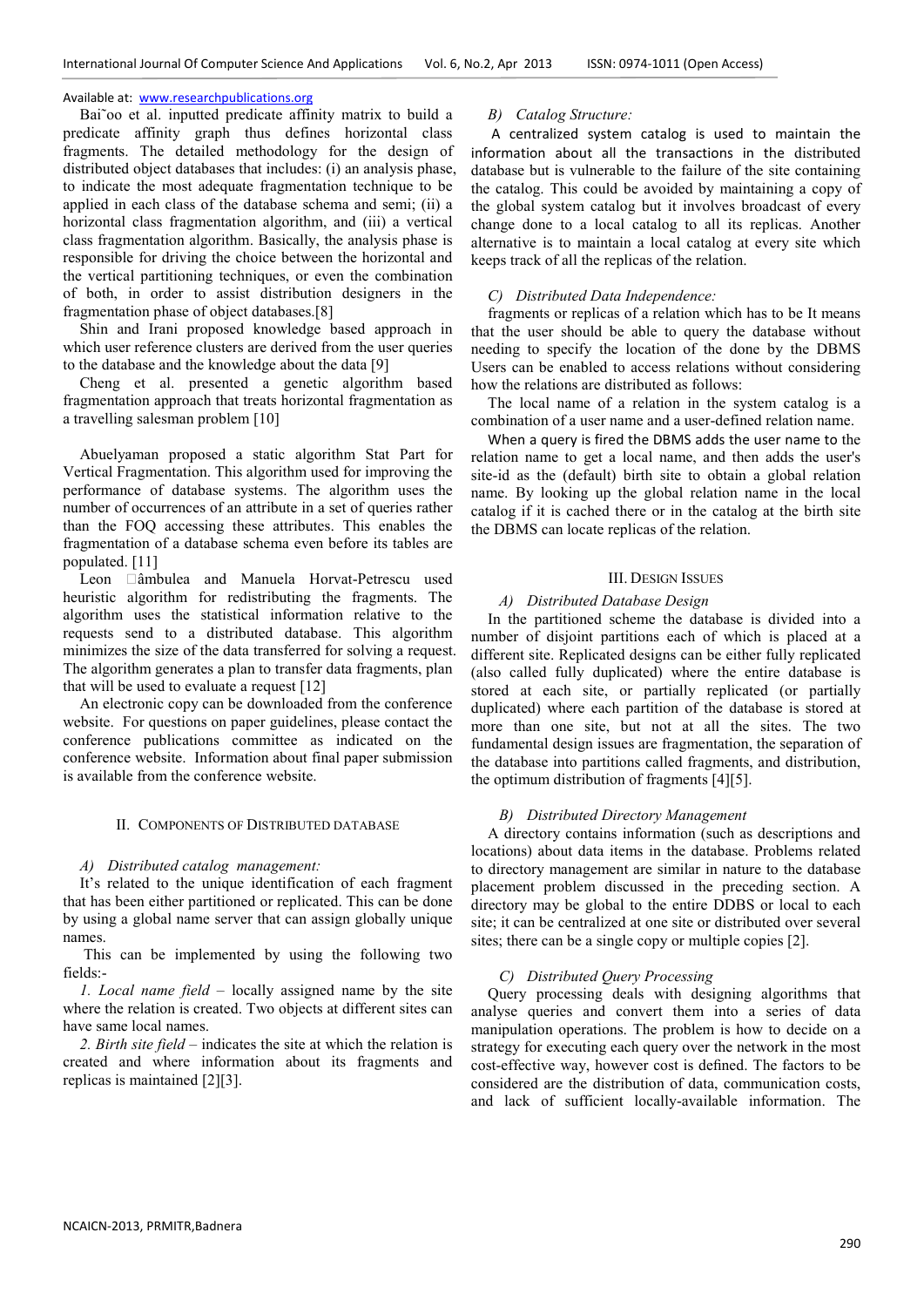## Available at: www.researchpublications.org

objective is to optimize where the inherent parallelism is used to improve the performance of executing the transaction, subject to the above-mentioned constraints. The problem is NP-hard in nature, and the approaches are usually heuristic [3].

## *D) Distributed Concurrency Control*

Concurrency control involves the synchronization of accesses to the distributed database, such that the integrity of the database is maintained. It is, without any doubt, one of the most extensively studied problems in the DDBS field. The concurrency control problem in a distributed context is somewhat different than in a centralized framework. One not only has to worry about the integrity of a single database [3] [4].

### *E) Distributed Deadlock Management*

The deadlock problem in DDBSs is similar in nature to that encountered in operating systems. The competition among users for access to a set of resources (data, in this case) can result in a deadlock if the synchronization mechanism is based on locking [3].

## IV.DETAILED EXAMPLE

## *A) Distributed query processing*

 In a distributed system several factors complicates the query processing. One of the factors is cost of transferring the data over network. This data includes the intermediate files that are transferred to other sites for further processing or the final result files that may have to be transferred to the site where the query result is needed.

 Although these cost may not be very high if the sites are connected via a high local n/w but sometime they become quite significant in other types of network. Hence, DDBMS query optimization algorithms consider the goal of reducing the amount of data transfer as an optimization criterion in choosing a distributed query execution strategy [1].

Consider an EMPLOYEE relation.

The size of the employee relation is  $100 * 10,000=10<sup>6</sup>$ bytes

The size of the department relation is 35 \* 100=3500 bytes

#### EMPLOYEE

(Fname Lname SSN Bdate Add Gender Salary Dnum) -10,000 records -Each record is 100 bytes -Fname field is 15 bytes long

-SSN field is 9 bytes long

-Lname field is 15 bytes long

-Dnum field is 4 byte long

## DEPARTMENT

(Dname Dnumber MGRSSN MgrStartDate) -100records -Each record is 35 bytes long

- -Dnumber field is 4 bytes long
- -Dname field is 10 bytes long
- -MGRSSN field is 9 bytes long
- -Now consider the following query:

"For each employee, retrieve the employee name and the name of the department for which the employee works."Using relational algebra this query can be expressed as:-

## FNAME, LNAME, DNAME (EMPLOYEE \* DNO=DNUMBER DEPARTMENT)

 If we assume that every employee is related to a department then the result of this query will include 10,000 records. Now suppose that each record in the query result is 40 bytes long and the query is submitted at a distinct site which is the result site.

Then there are 3 strategies for executing this distributed query:

1. Transfer both the EMPLOYEE and the DEPARTMENT relations to the site 3 that is your result site and perform the join at that site. In this case a total of  $1,000,000 + 3500 =$ 1,003,500 bytes must be transferred.

2. Transfer the EMPLOYEE relation to site 2 (site where u have Department relation) and send the result to site 3. The size of the query result is  $40 * 10,000 = 400,000$  bytes so  $400,000 + 1,000,000 = 1,400,000$  bytes must be transferred.

3. Transfer the DEPARTEMNT relation to site 1 (site where u have Employee relation) and send the result to site 3. in this case  $400,000 + 3500 = 403,500$  bytes must be transferred [5].

## Conclusions

The Distributed database is basically used for to store large amount of data on different site or server. There are Various Partitions technique uses in distributed database, such as vertical partition and vertical partition. In this paper provides overview of various partition methods and algorithms for distributed database. The future works mainly concentrate on use of Distributed data mining on Distributed database.

#### **REFERENCES**

- [1] Arti Kadav et. al. Data Mining Standard
- [2] Haraun Rababach,"Distributed Database Fundamental And Research"
- [3] Abadi, D., Carney, D., Cetintemel, U., Cherniack, M., Convey, C., Lee, S., Stonebraker, M., Tatbul, N., and Zdonik, Aurora: A new model and architecture for data stream management. Summer-2003
- [4] Akal, F., Bohm, K., and Schek, H.-J. Olap query evaluation in a database ¨cluster: A performance study on intra-query parallelism. August 2002.
- [5] Maniural B.M et al.,"Query Processing and Optimization in distributed database",IJCSNS,vol 9,No.9,2009
- [6] Bhuyar P.R. "Horizonatal Fragmentation technique in Distributed database",IJSRP,vol2,issue 5,2012
- [7] S. Ceri, M. Negri, and G. Pelagatti, "Horizontal data partitioning in database design," in Proc. ACM SIGMOD, 1982, pp. 128–136.
- [8] M. T. Ozsu and P. Valduriez, Principles of Distributed Database Systems, 2nd ed., New Jersey: Prentice-Hall, 1999.